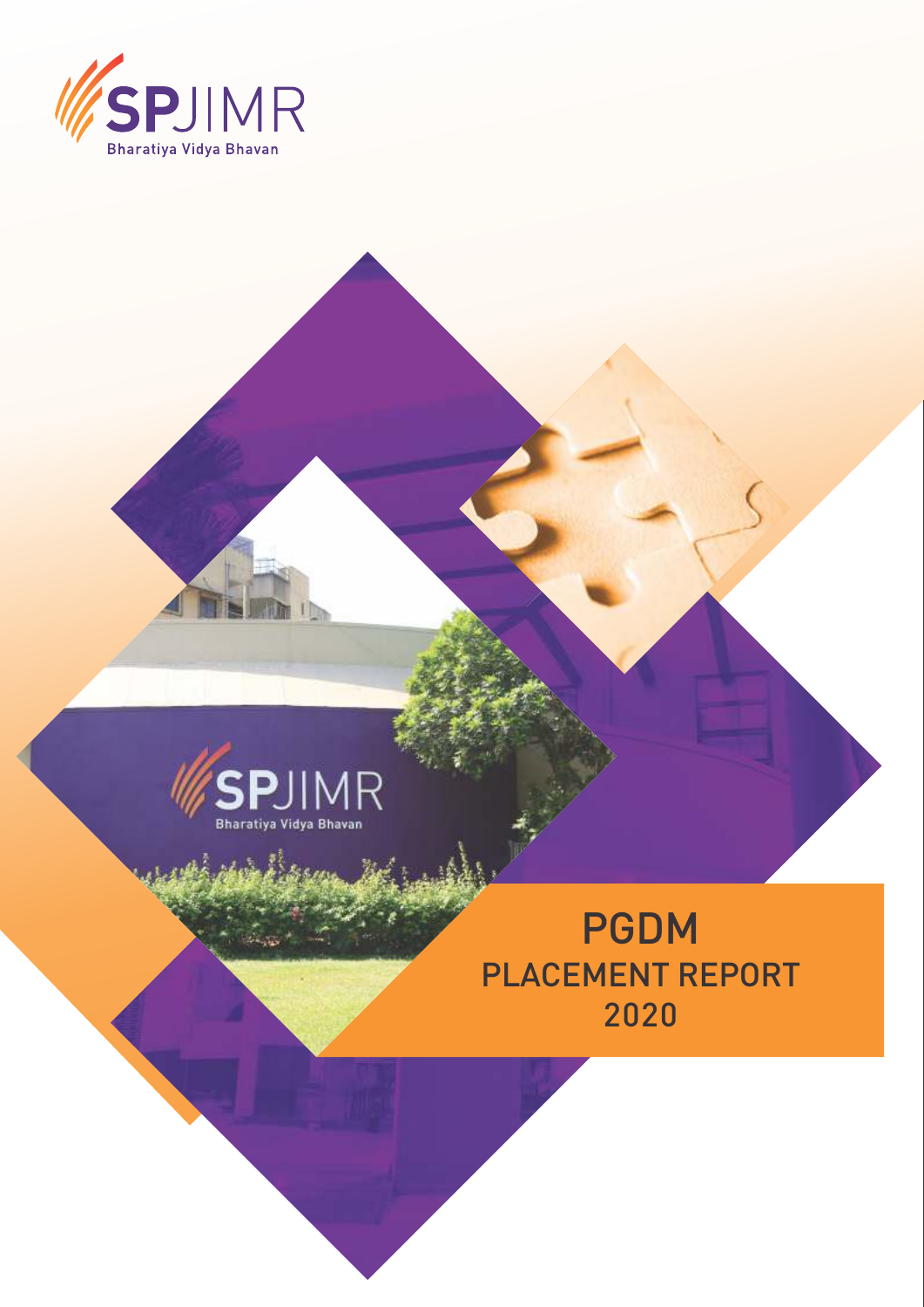### About SPJIMR

Bharatiya Vidya Bhavan's S. P. Jain Institute of Management & Research (SPJIMR) is one of India's leading business schools. SPJIMR is known for its pedagogical innovation, a strong faculty-student connect and consistent placement performance. SPJIMR has been ranked among the top five business schools in QS Global MBA rankings for two consecutive years.

SPJIMR has been accredited by AACSB & AMBA which brings it at par with the best institutes of the world. The institute's commitment to earning this accreditation is a testimony of its dedication - not only to its students, alumni, and the business community but to the higher education industry as a whole.

Participants at SPJIMR follow a unique path before they take up corporate roles. They complete their specialisation courses on campus along with internships in non-profit organizations in rural India and advanced specialisation courses with an international university as part of the Global Fast Track.

The highlights of the courses and non-classroom initiatives are:

# Global Fast Track

The Global Fast Track programme is an initiative aimed at exposing participants to premier B-schools in the US, which enables them to develop a global perspective on management education. For the Class of 2020, the Finance and Marketing cohorts travelled to the SC Johnson School of Management, Cornell University, New York. The Information Management cohort travelled to the Tepper School of Business, Carnegie Mellon University, Pittsburgh. The Operations & Supply Chain Management cohort travelled to the Eli Broad College of Business, Michigan State University, Michigan.

### DoCC

As a part of Development of Corporate Citizenship (DoCC), PGDM students collaborated with 71 non-profit organizations in rural parts of India and abroad for a period of four weeks. The opportunity exposes participants to real-life challenges in the villages and encourages them to contribute to society. During the programme, participants interact with people at the grassroots, understand the structural challenges of the area and draw insights about rural consumers. This unique pedagogy of sensitising future managers on the issues faced by rural consumers as well as businesses gives them a hands-on opportunity to apply their business acumen and classroom learning in unstructured environments.

# **Placements** 2020 at a glance

Placements for SPJIMR's PGDM Class of 2020 witnessed 44 new recruiters across sectors. An increase in the average CTC by 15% as compared to last year coupled with a significant increase in the number of offers made by marquee names in Consulting, FMCG/FMCD and E-Commerce firms reflected a strong demand for talent from SPJIMR.

The median salary of the batch stood at INR 25 Lakhs Per Annum (LPA). Over 86% of the batch received offers in excess of INR 20 LPA. A total of 122 companies participated in the placement process rolling out over 300 offers to the PGDM Class of 2020 participants.

Management Consulting, FMCG/FMCD and E-commerce continued to be the most dominant sectors of hiring on campus with 28.6 %, 22.6% and 22.2% of the participants, respectively placed in these sectors.

More than 60% of the batch took up PPO/PPI opportunities through the autumn internships with leading companies such as Accenture Strategy, Alvarez & Marsal, Amazon, Edelweiss, Hindustan Unilever Limited, Intuit, ITC, Procter & Gamble, Microsoft, Tata Administrative Services, Boston Consulting Group, Uber amongst others. The increasing trend of PPO/PPI opportunities reassured industry's continued faith in SPJIMR's unique model of Autumn Internships.

The Autumn Internships take place only after the completion of the core courses in Finance, Marketing, Operations & Supply Chain and Information Management as well as advanced specialisation courses at leading universities in the US through SPJIMR's Global Fast Track programme. This ensures that SPJIMR students are industry ready and will be able to deliver on their mandate even at the internship stage, leading to the high PPI/PPOs.

Abhyudaya

As part of Abhyudaya, participants take up the responsibility of mentoring children from underprivileged backgrounds. Each PGDM participant is mapped to a school child, who is known as a 'Sitara'. Each participant prepares a plan of action to mentor the child and visits the Sitara's house through the year for mentoring sessions. This sensitises participants to the challenges faced by the urban poor. The initiative gives an opportunity to the participants to take responsibility, support and help shape the future of children from diverse backgrounds and view the world through their eyes.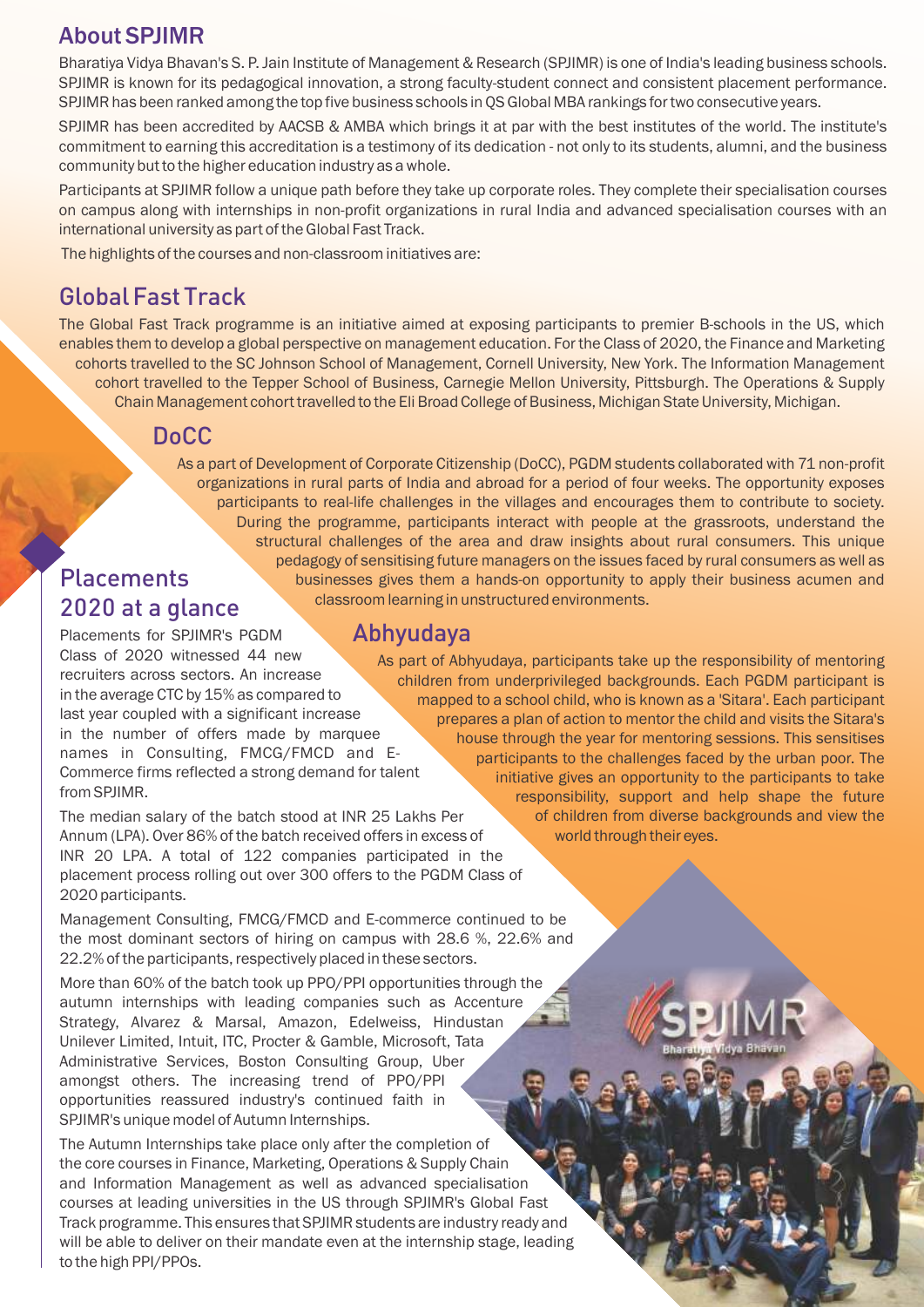# A brief on participating companies

#### General Management and Leadership Roles

This year, conglomerates such as Aditya Birla Group, Amazon, Capgemini, GE Healthcare, Mahindra & Mahindra, Philips, RPG and Tata Administrative Services extended multiple offers to participants for Mid-level management positions. The roles pertain to the application of business acumen and concepts learnt in all relevant domains and involves close interaction with the CXOs. The participants are groomed to be future leaders in their respective business subsidiaries.

#### Management Consulting

The Management Consulting sector drew significant interest for hiring by both recruiters and participants at SPJIMR. 28.5% of the batch secured offers from elite consulting firms with profiles in Business Strategy, Technology Strategy, Health and Insurance, Operations and Supply Chain consulting. Alvarez & Marsal, The Bridgespan Group, Praxis Global Alliance visited campus for the first time this season along with other regular top recruiters like Accenture Strategy, Avalon Consulting, Bain & Company, Boston Consulting Group, Deloitte, Ernst & Young, GEP, IBM, KPMG and PwC amongst others.

#### E-commerce

SPJIMR witnessed a phenomenal increase in offers from the E-commerce sector as compared to last year. A total of 22.2% of the batch was placed in companies like Amazon, BookMyShow, Cloudtail, Flipkart, Go-MMT, Ninjacart, Ola Cabs, Swiggy, Uber and Udaan amongst others. SPJIMR developed a new niche with a stark increase in the number of product management roles offered by these firms. Other highly coveted profiles offered were Category Management, Program Management, Sales and Marketing, Business Development, Data Analytics, Financial Analyst, Corporate Finance and various Leadership Development Programs. Beyond the traditional roles, the prestigious Finance Leadership Development Program (FLDP) and Building Operations Leadership Development (BOLD) roles from Amazon were a key highlight this year.

#### Sales and Marketing/Operations and Supply Chain

SPJIMR has continued to maintain its niche in FMCG/FMCD hiring. This year witnessed an overwhelming response from the FMCG/FMCD sector. A total of 22.6% of the batch and more than 55% of the combined Marketing Management and Operations & Supply Chain Management batch accepted offers in this sector. Sales & Marketing and Supply Chain Management roles were offered by FMCG/FMCD giants like ITC which came back to campus this season along with premium recruiters like Asian Paints, Colgate-Palmolive, Hindustan Unilever Limited, Johnson & Johnson, Landmark Group, Marico, Mondelēz, Nestlé, Nivea, Procter & Gamble, Pidilite and Reckitt Benckiser amongst others.

#### Finance

19.7% of the Finance Batch secured roles in the Banking and Financial Services sector. 15% of the Finance batch specifically secured roles in Investment Banking profiles. A plethora of roles were offered across sectors such as Equity Research, Digital Banking, Private Equity, Wealth Management, Corporate Finance, NBFC etc. Investment Banks and Private Equity firms such as Bank of America, Goldman Sachs, Nomura, O3 Capital, Sabre Partners, SBI Capital Markets and Spark Capital participated in the Autumn and Final placements. Asset Management, Corporate Banking, Treasury and NBFC roles were offered by Reliance Treasury, DBS, HSBC, JM Financial, Edelweiss, Axis Bank and ICICI Bank. Barclays had offered multiple roles in FinTech while corporate finance roles were offered by Amazon, Colgate-Palmolive, Hindustan Unilever Limited, Mondelēz, Nestlé and Nivea.

#### IT and Analytics

Technology giants such as Airtel, American Express, BYJU'S, Cisco, Freshworks, InfoEdge, Intuit, Media.net, Microsoft and Samsung R&D Institute India - Bangalore offered Product Management, Analytics, Program Management, Tech Sales, and General Management roles on campus this year. GE Healthcare and Philips recruited for its renowned Digital Technology Leadership Program and IT Leadership Programme respectively. Corporate IT roles were offered by companies like Asian Paints, Hindustan Unilever Limited, Mondelēz and Pidilite. Almost 40% of the Information Management batch secured offers in Product Management roles.